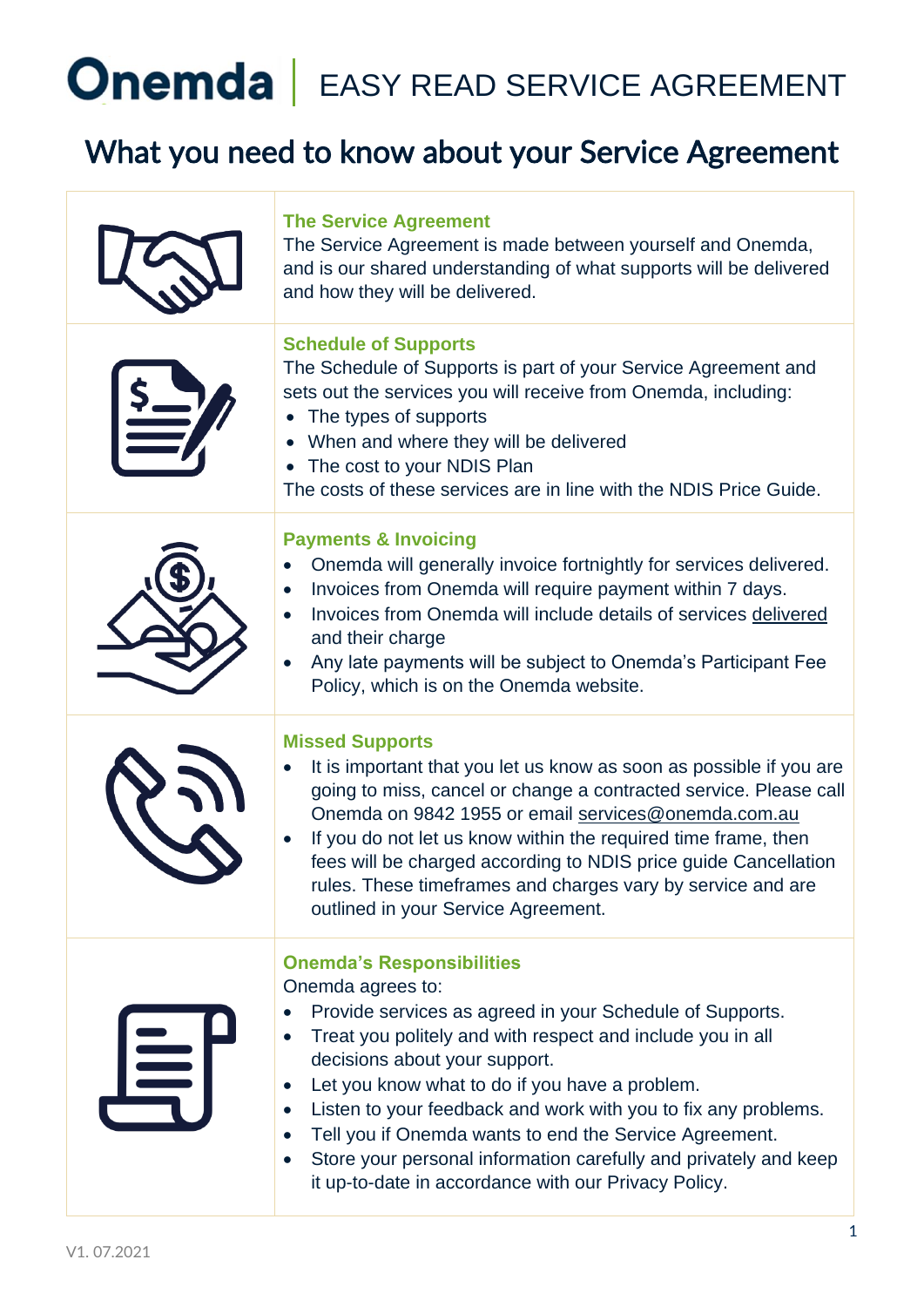|   | Give you at least 24 hours' notice if Onemda needs to change<br>your scheduled service.<br>Obey all the rules and laws that apply. This includes the National<br>Disability Insurance Scheme Act 2013 and the National Disability<br>Insurance Scheme Rules and the Disability Act 2006.<br>Provide accurate invoices and statements of your supports (all<br>supports are GST exempt unless otherwise specified).                                                                                                                                                                                                                                                                                                                                                                                                                                                                                                                                                                                                                                                                                                                                                                   |
|---|--------------------------------------------------------------------------------------------------------------------------------------------------------------------------------------------------------------------------------------------------------------------------------------------------------------------------------------------------------------------------------------------------------------------------------------------------------------------------------------------------------------------------------------------------------------------------------------------------------------------------------------------------------------------------------------------------------------------------------------------------------------------------------------------------------------------------------------------------------------------------------------------------------------------------------------------------------------------------------------------------------------------------------------------------------------------------------------------------------------------------------------------------------------------------------------|
|   | Talk to you every 12 months to make sure the Service<br>Agreement is working well for you.                                                                                                                                                                                                                                                                                                                                                                                                                                                                                                                                                                                                                                                                                                                                                                                                                                                                                                                                                                                                                                                                                           |
| 与 | <b>Your Responsibilities</b><br>You agree to:<br>Tell Onemda about the supports that you want, and how you<br>want to receive them.<br>Be polite and respectful to the staff who work with you and to<br>other participants in any program or service that we provide to<br>you.<br>Tell Onemda if you have any feedback or problems with your<br>services and support.<br>Advise Onemda if you can't make it to an appointment as soon<br>as possible by contacting Onemda on 9842 1955 or email<br>services@onemda.com.au<br>Tell Onemda straight away if you want to end the Service<br>Agreement.<br>Let Onemda know straight away if your NDIS Plan changes or if<br>you stop using the NDIS.<br>Help Onemda to follow any relevant rules and laws.<br>Allow us to contact medical assistance in case of unexpected<br>illness or injury. You must pay any costs relating to your health.<br>Pay your invoices on time.<br>Accurately fill in the participant information details requested and<br>tell us straight away if any of those details change.<br>Provide Onemda with any personal and sensitive information as<br>needed in order for us to provide services to you. |
|   | <b>Changing your Service Agreement</b><br>Your services can be changed at any time, provided both you<br>and Onemda agree to the changes. These will be updated in<br>your Schedule of Supports.<br>All changes need to be in writing and signed off by you and<br>Onemda.                                                                                                                                                                                                                                                                                                                                                                                                                                                                                                                                                                                                                                                                                                                                                                                                                                                                                                           |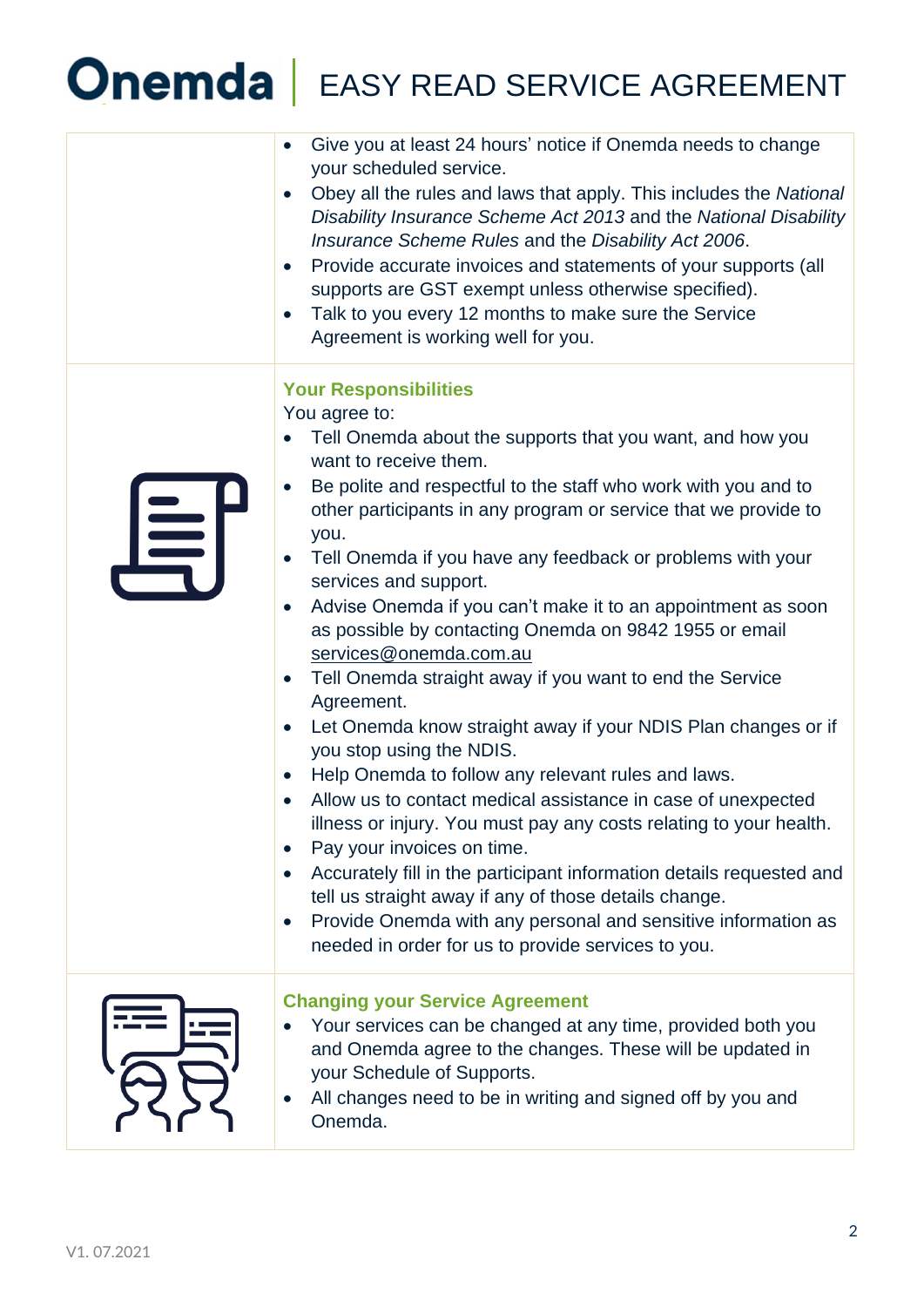| $\overline{=}$ | <b>Ending this Service Agreement</b><br>If you want to end your Service Agreement, you are required to<br>$\bullet$<br>tell Onemda.<br>Onemda requires 14 days' written notice should you wish to end<br>this agreement.<br>If Onemda wants to end the Agreement, we must tell you by<br>giving you 28 days written notice.                                                                                                                                                                                                                                                                                                                                                                                                                                                                                                                                                                                                                                                                                                                                                                                                                                                                                         |
|----------------|---------------------------------------------------------------------------------------------------------------------------------------------------------------------------------------------------------------------------------------------------------------------------------------------------------------------------------------------------------------------------------------------------------------------------------------------------------------------------------------------------------------------------------------------------------------------------------------------------------------------------------------------------------------------------------------------------------------------------------------------------------------------------------------------------------------------------------------------------------------------------------------------------------------------------------------------------------------------------------------------------------------------------------------------------------------------------------------------------------------------------------------------------------------------------------------------------------------------|
|                | If you have feedback, a problem or concern with your service<br>Please contact a member of Onemda staff or management if you<br>have any feedback about our services.<br>A feedback form is available online and an easy-read feedback<br>form is available in program rooms or at reception.<br>If you have any concerns please contact our Onemda Feedback<br>and Privacy Officer for a private discussion by calling us (03)<br>9842 1955<br>You may wish to get support from someone to help provide your<br>feedback. This person is called an advocate and can be a family<br>member, friend, staff member or other member of the<br>community.<br>If your problem still isn't fixed, or you have any further concerns you<br>can contact one of the official complaints bodies below:<br>National Disability Insurance Agency (NDIA) via 1800 800 110 or<br>email feedback@ndis.gov.au or visit www.ndis.gov.au<br>National Disability Quality & Safeguards Commission via 1800<br>$\bullet$<br>035 544 or visit www.ndiscommission.gov.au<br>Disability Service Commissioner via www.odsc.vic.gov.au or call<br>1800 667 342<br>Victorian Disability Worker Commission via www.vdwc or call<br>1800 497 132 |
|                | <b>Privacy and Consent to share information</b><br>In order to safely provide services to you, we are required to<br>collect personal information about you.<br>Your information will be collected, stored and managed in line<br>with our Onemda Privacy Information Policy as well as Privacy<br>and Data Storage legislation and governing body requirements.<br>Your Service Agreement details the services and people with<br>whom you give us permission to share information.<br>We may share personal information with other services/care<br>providers with whom we work, and they may use that information<br>to facilitate the services we offer in the best possible way.                                                                                                                                                                                                                                                                                                                                                                                                                                                                                                                               |